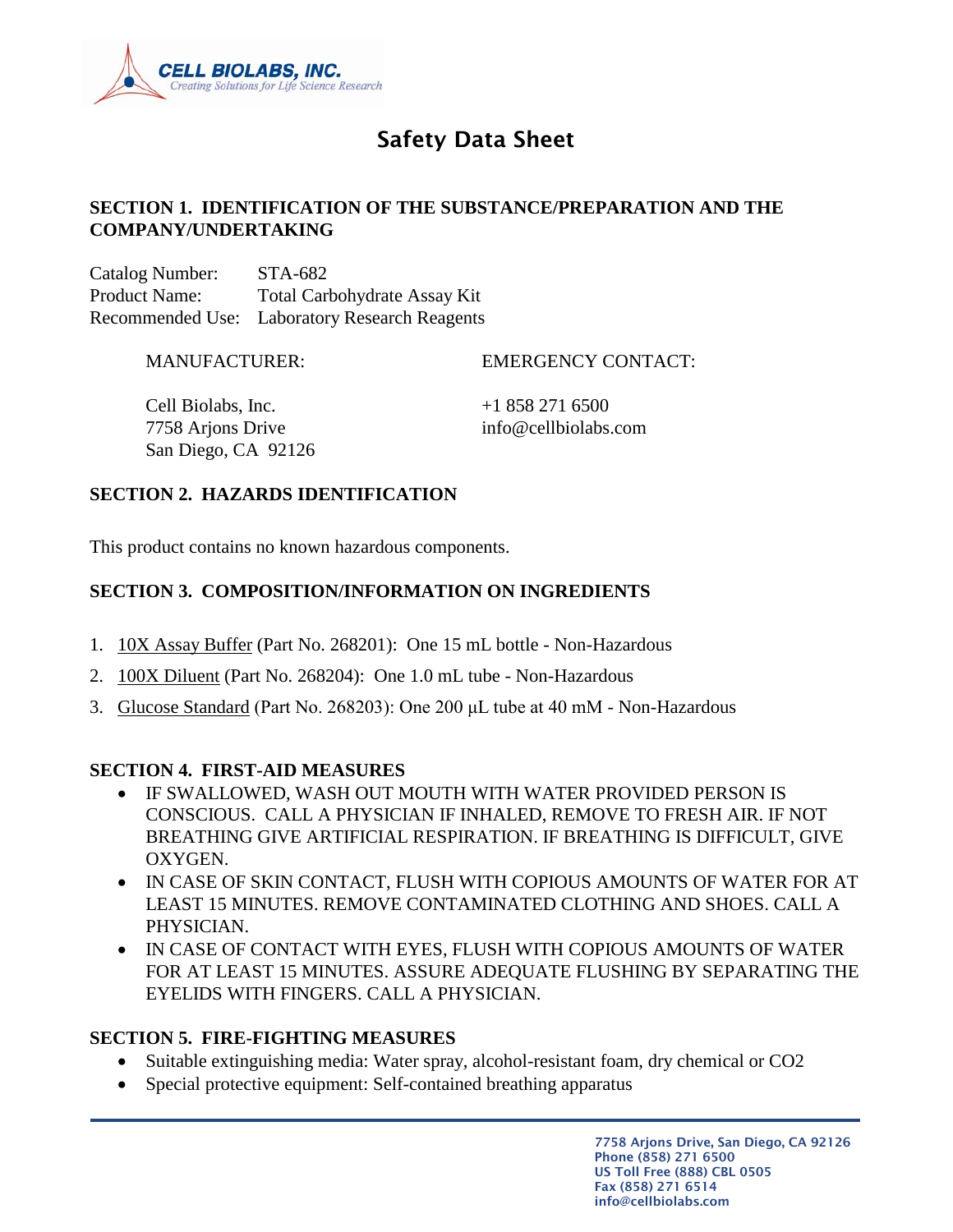

# **SECTION 6. ACCIDENTAL RELEASE MEASURES**

- Evacuate area
- Wear self-contained breathing apparatus, rubber boots and heavy rubber gloves.
- Absorb with sand or vermiculite, sweep up, place in a bag and hold for waste disposal.
- Avoid raising dust.
- Ventilate area and wash spill site after material pickup is complete.

# **SECTION 7. SAFETY HANDLING AND STORAGE**

- Should be handled by trained personnel observing good laboratory practices.
- Avoid breathing vapor.
- Avoid skin contact or swallowing.
- May cause allergic reaction in sensitized individuals.
- Store in properly labeled containers at temperature on label

# **SECTION 8. EXPOSURE CONTROLS / PERSONAL PROTECTION**

- Engineering measures: Handle in accordance with good industrial hygiene and safety practices. Wash hands immediately after handling the product.
- Personal protective equipment: Face shield or safety glasses, gloves, protective clothing, suitable respiratory equipment in cases of inadequate ventilation.

# **SECTION 9. PHYSICAL AND CHEMICAL PROPERTIES**

- Form: liquid
- Odor: no data available
- pH: no data available
- Boiling point / range: no data available
- Melting point / range: no data available
- Flash point: no data available
- Evaporation rate: no data available
- Vapor pressure: no data available
- Vapor density: no data available
- Relative density: no data available
- Water solubility: no data available
- Autoignition temperature: no data available
- Decomposition temperature: no data available
- Viscosity: no data available
- Explosive properties: no data available
- Oxidizing properties: no data available

# **SECTION 10. STABILITY AND REACTIVITY**

- Stability: no data available
- Reactivity: no data available